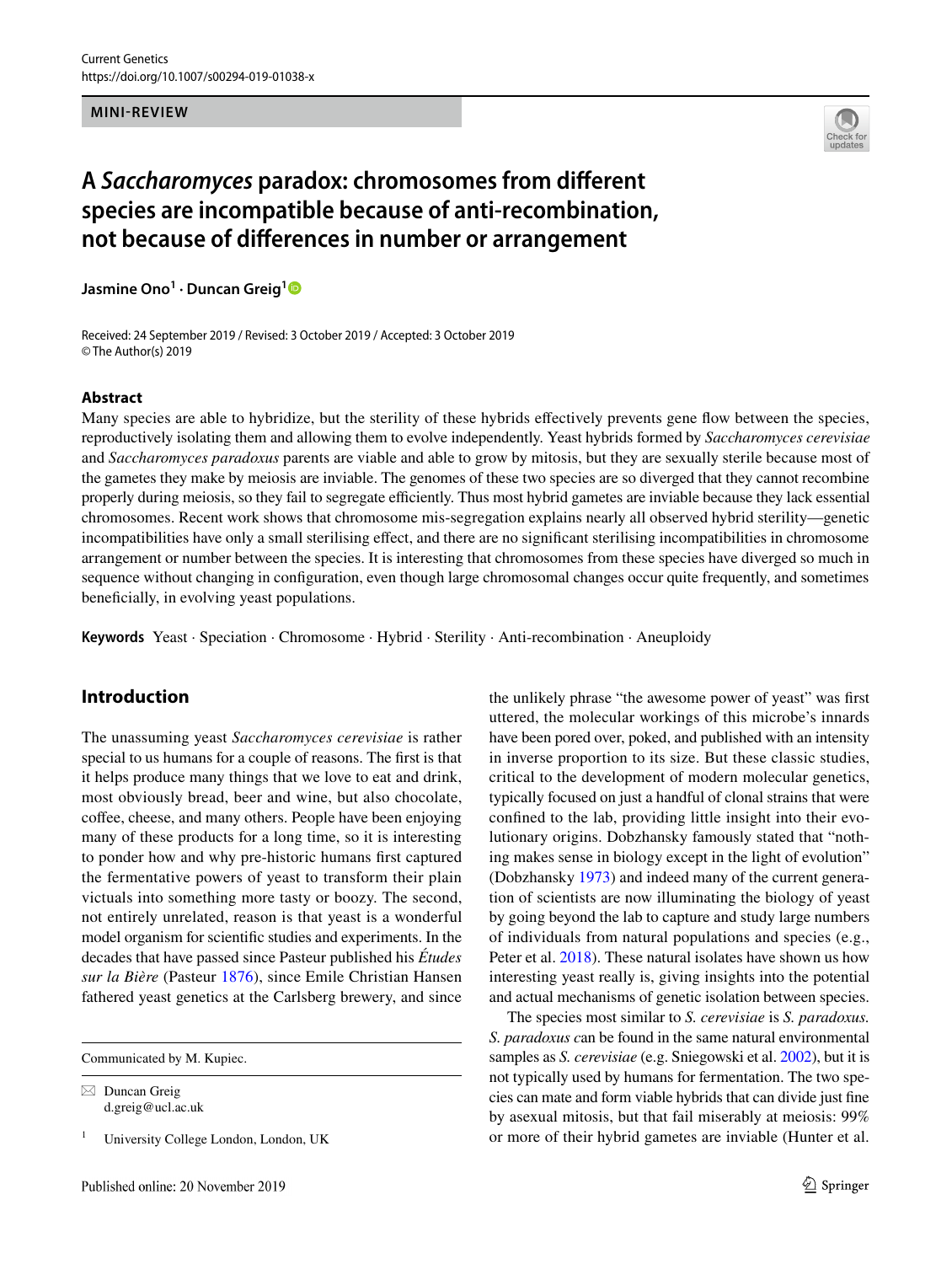[1996\)](#page-4-3). Hybrid sterility thus appears to form a barrier to gene flow between these two species, and the causes of hybrid sterility have, therefore, become a major subject of investigation by scientists wishing to understand how the two species came to be. Since sterility greatly decreases the ftness of hybrids, the incompatibilities that cause hybrid sterility presumably evolved in the parental species. If hybridisation was sufficiently rare, its cost could be so low that incompatibilities could evolve by neutral or nearly neutral processes.

We can now precisely quantify the composition of the hybrid sterility barrier between *S. cerevisiae* and *S. paradoxus*. It has long been inferred that some hybrid gametes are inviable simply because they lack at least one chromosome (all chromosomes are essential in yeast). This inference comes from the observation that the rare gametes that do survive hybrid meiosis, about 1% or less of all hybrid gametes produced, typically have two copies of some chromosomes instead of one copy of each, which normal nonhybrid gametes have (Hunter et al. [1996](#page-4-3), Greig et al. [2002](#page-4-4)). This means that the other gametes must be dead for want of these mis-segregated chromosomes. Chromosome mis-segregation was recently quantifed in hybrids for the frst time using diferent colour fuorophores, which can be expressed even in inviable gametes, inserted into both homologous copies (one from each species) of each chromosome in a hybrid diploid (Rogers et al. [2018\)](#page-4-5). By examining the fuorescent colours in the inviable gametes produced by this hybrid, we could show that 97% of hybrid gametes lacked at least one essential chromosome.

The reason for this chromosome mis-segregation is antirecombination. The genomes of *S. cerevisiae* and *S. paradoxus* have diverged so much that they difer at about 12% of their nucleotide positions (Rogers et al. [2018\)](#page-4-5). Because homologous recombination will be rejected by the anti-recombination mechanism unless there is a run of perfectly identical nucleotides, which is very rare when genomes are so diverged, crossing over between chromosomes of the two species is reduced to about 1% of the normal, non-hybrid, rate (Rogers et al. [2018](#page-4-5)). And because crossing over normally helps chromosomes to segregate accurately during meiosis, mis-segregation is usually the result (Rogers et al. [2018](#page-4-5)). In this way, each nucleotide diference between the species acts as a tiny incompatibility, preventing local crossing over and contributing incrementally to hybrid sterility. Consistent with this, deletion of the mismatch repair system genes *MSH2* and *PMS1*, which normally prevent recombination between mismatched sequences, increases hybrid fertility, despite also causing an increase in lethal mutation during mitosis (Hunter et al. [1996\)](#page-4-3). Suppressing the expression of *MSH2* and the RecQ helicase *SGS1* specifcally during hybrid meiosis increases recombination, improves chromosome segregation, and results in a 70-fold improvement in hybrid fertility (Rogers et al. [2018,](#page-4-5) Bozdag et al. 2019, preprint [https://doi.org/10.1101/755165\)](https://doi.org/10.1101/755165).

If 97% of hybrid gametes are killed because anti-recombination prevents efficient chromosome segregation, but 99% of hybrid gametes are inviable, what other factors are responsible for killing the remaining fraction? We have recently shown that certain combinations of genes from the two parental species are under-represented in viable hybrid gametes, indicating that they are incompatible and contribute to hybrid sterility (Bozdag et al. 2019, preprint <https://doi.org/10.1101/755165>). These types of genetic incompatibilities, often called Bateson–Dobzhansky–Muller incompatibilities or "speciation genes", are widely predicted by evolutionary theory and have been identifed as causes of hybrid sterility in other taxa (ex: rice, Long et al. [2008](#page-4-6); mice, Mihola et al. [2009;](#page-4-7) fies, Ting et al. [1998](#page-4-8)). Consistent with the high proportion of the reproductive barrier between *S. cerevisiae* and *S. paradoxus* that is due to anti-recombination, we fnd that these incompatible combinations of genes are not completely lethal. They have a relatively small effect on gamete viability, occurring about half as often as expected if they were completely compatible (Bozdag et al. 2019, preprint [https](https://doi.org/10.1101/755165) [://doi.org/10.1101/755165\)](https://doi.org/10.1101/755165).

Together, anti-recombination and gene incompatibility are sufficient to explain the observed sterility of yeast hybrids, leaving another potential factor—chromosomal incompatibility—conspicuously absent. A diference between species in the number of chromosomes or arrangement of genes on those chromosomes could afect hundreds or thousands of genes, with potentially dramatic efects on hybrid compatibility. For example, a single translocation involving at least one essential gene would reduce hybrid fertility by at least 25% (50% for a reciprocal exchange of chromosome ends containing essential genes). Gain or loss of a chromosome (aneuploidy) as a result of mitotic mis-segregation would mean that hybrids had odd numbers of chromosomes, preventing efficient meiotic segregation, and producing gametes with variable chromosome stoichiometries. From mutation accumulation experiments in haploids, duplications of complete genes are found to occur at a higher rate than base substitutions on a per-cell-division basis (Lynch et al. [2008\)](#page-4-9) and experiments in diploids show similarly high rates of large-scale chromosomal changes (Zhu et al. [2014,](#page-5-0) Sharp et al. [2018](#page-4-10)). We would, therefore, expect that species with highly diverged genomes would also difer greatly in their chromosome confguration. However, chromosomal diferences are rare between *Saccharomyces* sensu stricto species (Fischer et al. [2000,](#page-4-11) Kellis et al. [2003](#page-4-12)). Although the *S. cerevisaie* and *S. paradoxus* strains that we crossed both have 16 pairs of almost perfectly co-linear chromosomes, so all essential genes were arranged on the same number of chromosomes in the same order, the observed hybrid fertility was nevertheless  $< 1\%$  (Bozdag et al. 2019, preprint [https](https://doi.org/10.1101/755165) [://doi.org/10.1101/755165](https://doi.org/10.1101/755165)). Thus, incompatibilities due to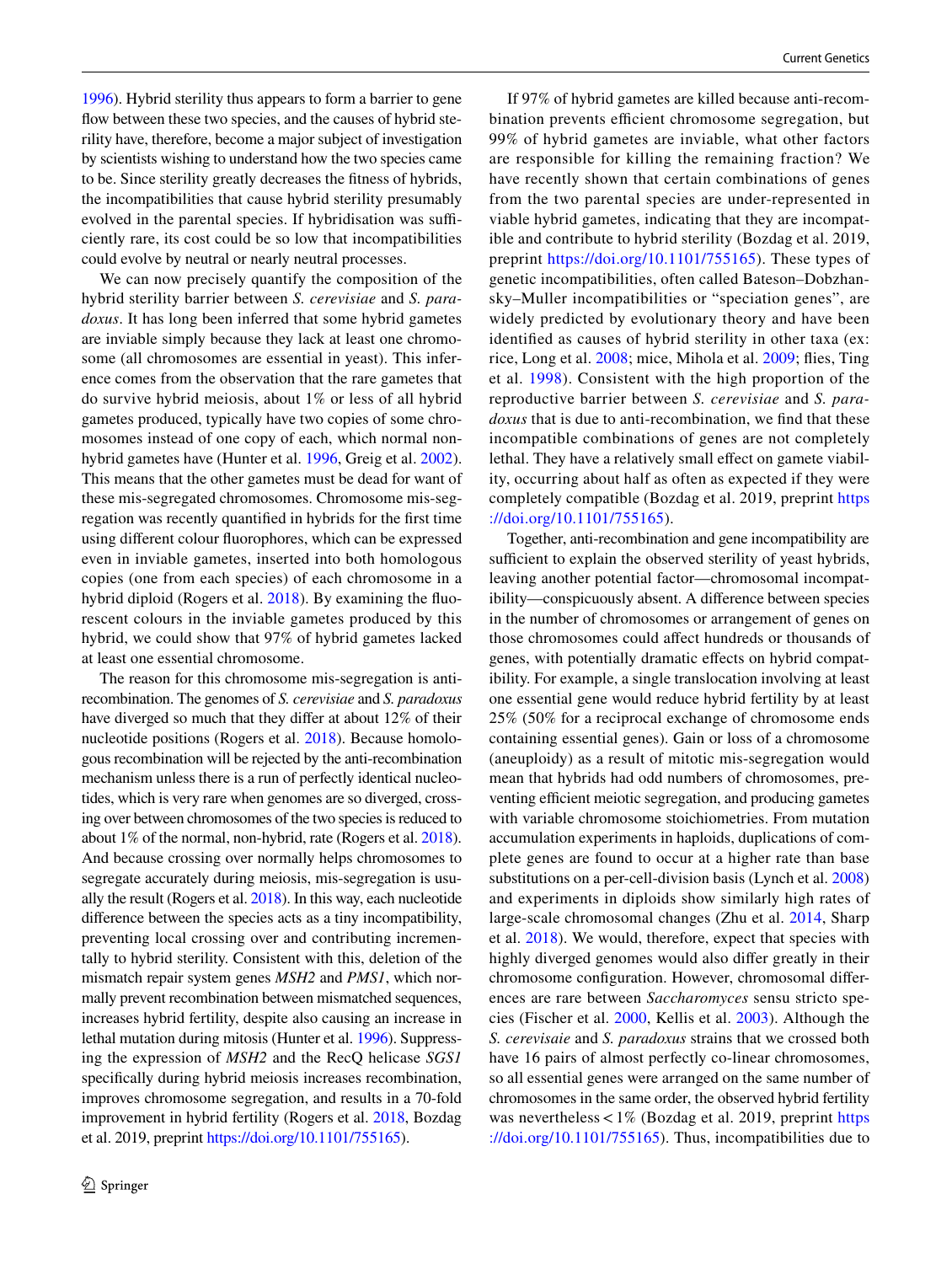diferences in chromosome confguration did not contribute anything to hybrid sterility in our between-species cross (Rogers et al. [2018,](#page-4-5) Bozdag et al. 2019, preprint [https://doi.](https://doi.org/10.1101/755165) [org/10.1101/755165](https://doi.org/10.1101/755165)).

How is it then that two species can accumulate about a million small mutations—12% of their entire genomes—yet retain the same gene order and chromosome number? One possibility is that large chromosomal changes reduce ftness so strongly that chromosome confguration is conserved by purifying selection. However, several laboratory studies show that large chromosomal changes can actually be benefcial, at least under stressful conditions. In glucose-limited chemostats, rearrangements and aneuploidies become common after only a few hundred asexual generations (Dunham et al. [2002\)](#page-3-1). The fact that some of the same chromosomal changes appeared independently in diferent populations, and that many included regions containing genes involved in glucose metabolism, suggests that the rearrangements were benefcial and spread under selection. Rearrangements also appear when cells are starved, putatively because they help cells to survive (Coyle and Kroll [2008](#page-3-2)). Aneuploidy occurs during adaptation to salt (Dhar et al. [2011\)](#page-3-3), copper (Gerstein et al. [2015](#page-4-13)), heat stress (Yona et al. [2012,](#page-4-14) Millet et al. [2015](#page-4-15)), and as a result of HSP90 inhibition, producing aneuploids that are resistant to various drugs (Chen et al. [2012](#page-3-4)). Aneuploidy appears to be a common evolutionary adaptation to compensate for the deletion of certain yeast genes (Hughes et al. [2000,](#page-4-16) Rancati et al. [2008\)](#page-4-17). Major changes in chromosome confguration are also observed in yeast used for fermentation, conferring resistance to high levels of ethanol in maturing sherry (Infante et al. [2003\)](#page-4-18) or to the sulphites found in wine (Perez-Ortin et al. [2002](#page-4-19)). Ploidy shifts have also been observed in many beer strains (Gallone et al. [2016\)](#page-4-20). Outside of the lab or brewery, chromosomal rearrangement and aneuploidy is found in copper-adapted wild strains isolated from Evolution Canyon in Israel, a location relatively undisturbed by humans (Chang et al. [2013\)](#page-3-5), and in pathogenic strains infecting human patients (Zhu et al. [2016](#page-5-1)). These examples of chromosomal variation might be attributable to specifc unusual environmental stresses, but individuals isolated from normal natural habitats also often carry chromosomal abnormalities. Reciprocal translocations are a common cause of partial reproductive isolation between diferent *S. cerevisiae* strains (Hou et al. [2014](#page-4-21)), notably in Chinese primeval forests (Wang et al. [2012](#page-4-22)). Two isolates of yeast from Brazil were found to be reproductively isolated from other known species and so were initially described as a new species, *S. cariocanus* (Naumov et al. [2000](#page-4-23)), but are now known to be examples of *S. paradoxus* carrying multiple translocations (Dujon and Louis [2017\)](#page-3-6). Translocations and inversions also appear to be well established within some wild populations of *S. paradoxus* in Canada (Leducq et al. [2016](#page-4-24), Eberlein et al. [2019\)](#page-4-25) and aneuploidies have been identifed in wild *S. cerevisiae* (Gasch et al. [2016\)](#page-4-26). These many examples, from both experimental and natural populations, of variation in the arrangement of genes on chromosomes and in the number of those chromosomes, are not consistent with chromosomal changes always being deleterious to ftness.

The remarkable conservation of chromosomes across these otherwise diverged species thus presents a paradox. How can their chromosomal confguration be maintained by evolution in the long term when it changes frequently, and apparently beneficially, in the short term? In other words, why would chromosomal confguration be conserved between species when it is often variable within single populations of a species? One possibility is that most modifed lineages eventually go extinct because of some long term selective disadvantage that isn't apparent in the short term. Of course, there is the cost of hybrid sterility itself, but this also applies to the many small mutations that cause chromosome mis-segregation due to anti-recombination. Something seems to be diferent about large chromosomal changes, which usually prevents them from accumulating in diverging yeast species. Perhaps, because large-scale chromosome changes affect so many genes at once, they affect not only the trait under selection but also other traits afected by all of those other genes. The cost of shifting those other traits may be initially outweighed by the strength of selection for the targeted trait, but later environmental changes can switch the balance, causing extinction of the new chromosomal variant and the long-term preservation of its ancestor. In other words, large chromosomal changes may be adaptive mutations that trap an evolving population in a more specialised, confned, and ultimately ephemeral niche, whilst generalists that retain the ancestral confguration may persist. Such a speculative model would ft the observation of frequent chromosomal changes in adapting populations but long term conservation of chromosomes across species.

There is an alternative to the idea that lineages with changed chromosome confgurations become extinct, as they are eventually replaced by their ancestors (or their ancestors' unchanged ofspring). It is possible that individuals carrying a new confguration might themselves produce ofspring with another change, one which restores the ancestral arrangement. This is appealing because conservation of the ancestral confguration would not require that some ancestral types persist, despite their short term inferiority, such that they can eventually stage a comeback. New chromosome confgurations could become entirely fxed within a population but could later regenerate the old chromosome types again. A population containing chromosomal variants, each afecting multiple traits, could adapt to an unpredictable environmental change. Then, when the environment changes back or when other adaptive mutations optimising the specifc trait under selection relieve the stress, the ancestral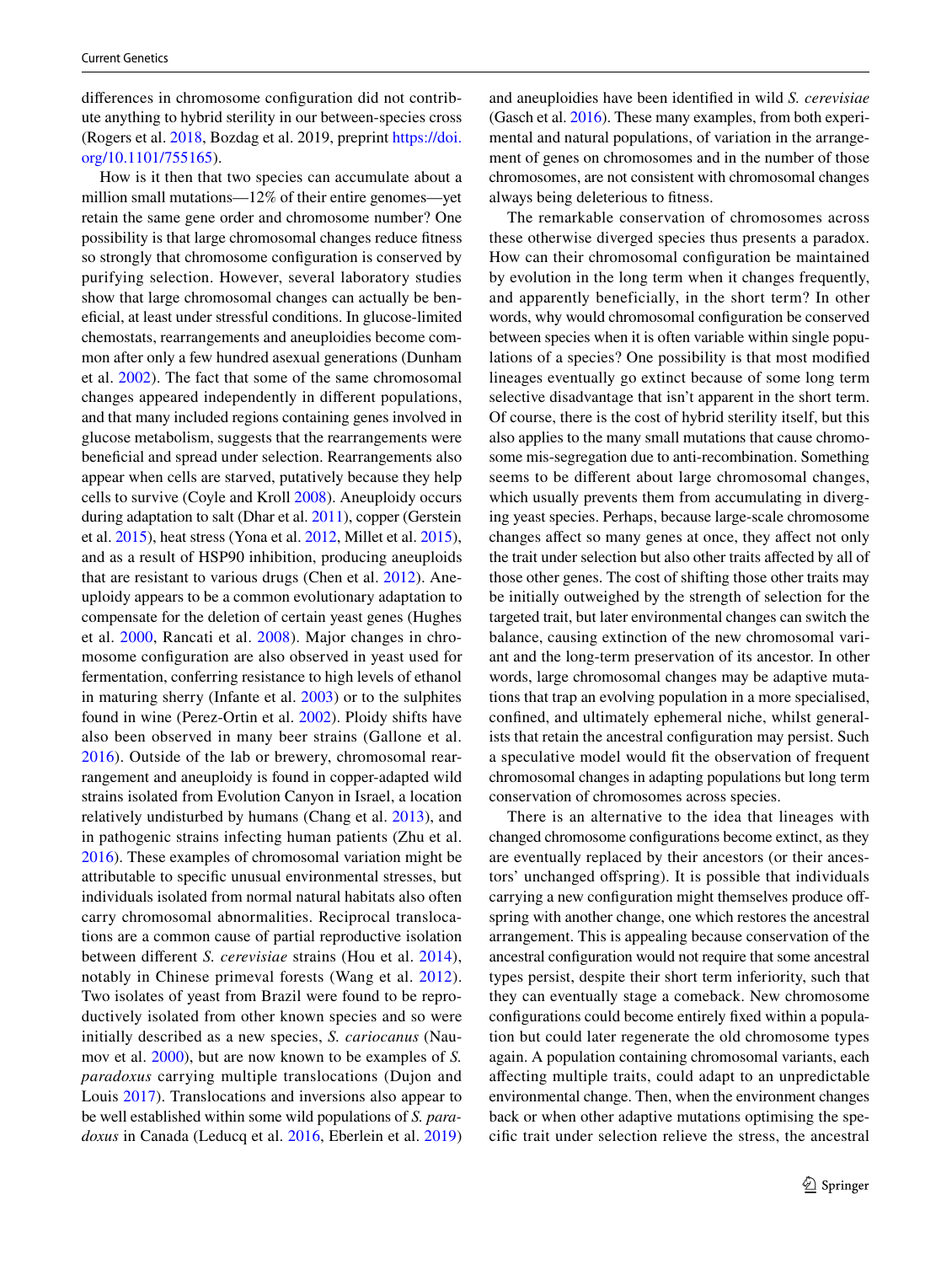confguration could be restored, readying the population for the next unpredictable change. Indeed, authors have suggested that this kind of reversible chromosomal change in yeast might itself be a general adaptive strategy to an unpredictably changing environment (Gilchrist and Stelkens [2019,](#page-4-27) Dunham et al. [2002,](#page-3-1) Infante et al. [2003,](#page-4-18) Cox and Bevan [1962](#page-3-7)). If this inference is correct, we would predict that the rate of production of chromosomal variants would evolve to refect the probability of environmental fuctuation, as a form of biological bet-hedging (de Jong et al. [2011](#page-3-8)).

The mechanisms by which chromosome configurations change are consistent with the idea that they could be underlying some kind of phenotypic switch. A mitotic mis-segregation produces cells with both an increased and a decreased chromosome number, so aneuploidy can be reversed by another mis-segregation. In fact, aneuploids appear to have an increased rate of mis-segregation, such that aneuploid populations tend to evolve back to more stable euploid chromosome numbers (Potapova et al. [2013,](#page-4-28) Zhu et al. [2012](#page-4-29)). Millet et al. ([2015\)](#page-4-15) found that, under heat stress, haploid cells became diploid except for chromosome VIII, which remained in single copy. When returned to normal growth temperatures, euploid diploid colonies arose, carrying a growth advantage (Millet et al. [2015](#page-4-15)). In sustained heat stress, Yona et al. [\(2012](#page-4-14)) found that otherwise-diploid cells carrying an additional copy of chromosome III had increased heat-tolerance, and were initially selected. However, when these aneuploids were allowed to evolve further, other mutations conferred improved heat-tolerance, and the trisomic strains returned to pure diploidy (Yona et al. [2012\)](#page-4-14). In addition, Tan et al. [\(2013\)](#page-4-30) showed that gain and loss of chr XVI allows a strain to toggle between diferent colony morphologies. Similarly, chromosomal rearrangements are caused by ectopic recombination, so rearrangements will tend to occur between sites in the genome that share sequence homology. Therefore, a second rearrangement between the same sites can restore the original confguration, potentially enabling a kind of reversible phenotypic switch. Chang et al. ([2013\)](#page-3-5) found that chromosome rearrangements providing increased resistance to copper occurred at sites containing Ty transposon insertions. When copper stress was removed, further rearrangement at these Ty sites restored the ancestral chromosome arrangement (Chang et al. [2013\)](#page-3-5). Authors have speculated that Ty sites enabling advantageous reversible rearrangements might be conserved by selection (Dunham et al. [2002](#page-3-1)), so examining the evolutionary conservation of such sites between populations and between species could provide evidence for the evolution of bet-hedging as well as insight into the environments that past populations were exposed to.

To conclude, we now know that nearly all of the hybrid sterility barrier between two yeast species is due to antirecombination, with only a small amount due to genetic incompatibilities, and little or none (depending on the specifc cross) due to large diferences in their chromosomes. Given how often chromosomal variation is observed within yeast populations, it is surprising that yeast chromosomes are so well conserved across highly divergent species. This conservation could be explained if the variation is actually a reversible mechanism underlying a form of stochastic phenotype switch that has evolved to optimise long term ftness in unpredictably fuctuating environments. Investigating this intriguing possibility will require more information about the kinds of habitats yeast live in and, therefore, what kinds of selection pressures might drive their evolution. Many other questions remain open about yeast in their natural habitat. For example, how often they have sex and whether that plays a big role in their fitness. How much gene flow there is between populations and, therefore, the dynamics of how a given rearrangement might change in frequency over time. We don't even know their full geographic or ecological range. Maybe by knowing the natural habitat and lifestyle of yeast better, we can hope to understand how selection acts on their chromosomes.

**Open Access** This article is distributed under the terms of the Creative Commons Attribution 4.0 International License ([http://creativeco](http://creativecommons.org/licenses/by/4.0/) [mmons.org/licenses/by/4.0/](http://creativecommons.org/licenses/by/4.0/)), which permits unrestricted use, distribution, and reproduction in any medium, provided you give appropriate credit to the original author(s) and the source, provide a link to the Creative Commons license, and indicate if changes were made.

### **References**

- <span id="page-3-5"></span>Chang S-L, Lai H-Y, Tung S-Y, Leu J-Y (2013) Dynamic large-scale chromosomal rearrangements fuel rapid adaptation in yeast populations. PLoS Genet 9:e1003232. [https://doi.org/10.1371/journ](https://doi.org/10.1371/journal.pgen.1003232) [al.pgen.1003232](https://doi.org/10.1371/journal.pgen.1003232)
- <span id="page-3-4"></span>Chen G, Bradford WD, Seidel CW, Li R (2012) Hsp90 stress potentiates rapid cellular adaptation through induction of aneuploidy. Nature 482:246–250.<https://doi.org/10.1038/nature10795>
- <span id="page-3-7"></span>Cox BS, Bevan EA (1962) Aneuploidy in yeast. New Phytol 61:342– 355.<https://doi.org/10.1111/j.1469-8137.1962.tb06305.x>
- <span id="page-3-2"></span>Coyle S, Kroll E (2008) Starvation induces genomic rearrangements and starvation-resilient phenotypes in yeast. Mol Biol Evol 25:310–318.<https://doi.org/10.1093/molbev/msm256>
- <span id="page-3-8"></span>de Jong IG, Haccou P, Kuipers OP (2011) Bet hedging or not? A guide to proper classifcation of microbial survival strategies. BioEssays 33:215–223.<https://doi.org/10.1002/bies.201000127>
- <span id="page-3-3"></span>Dhar R, Sagesser R, Weikert C, Yuan J, Wagner A (2011) Adaptation of *Saccharomyces cerevisiae* to saline stress through laboratory evolution. J Evol Biol 24:1135–1153. [https://doi.org/10.111](https://doi.org/10.1111/j.1420-9101.2011.02249.x) [1/j.1420-9101.2011.02249.x](https://doi.org/10.1111/j.1420-9101.2011.02249.x)
- <span id="page-3-0"></span>Dobzhansky T (1973) Nothing in Biology Makes Sense except in the Light of Evolution. Am Biol Teach 35:125-129. [https://www.jstor](https://www.jstor.org/stable/4444260) [.org/stable/4444260](https://www.jstor.org/stable/4444260)
- <span id="page-3-6"></span>Dujon BA, Louis EJ (2017) Genome diversity and evolution in the budding yeasts (Saccharomycotina). Genetics 206:717–750. [https](https://doi.org/10.1534/genetics.116.199216) [://doi.org/10.1534/genetics.116.199216](https://doi.org/10.1534/genetics.116.199216)
- <span id="page-3-1"></span>Dunham M, Badrane H, Ferea T, Adams J, Brown P, Rosenzweig F, Botstein D (2002) Characteristic genome rearrangements in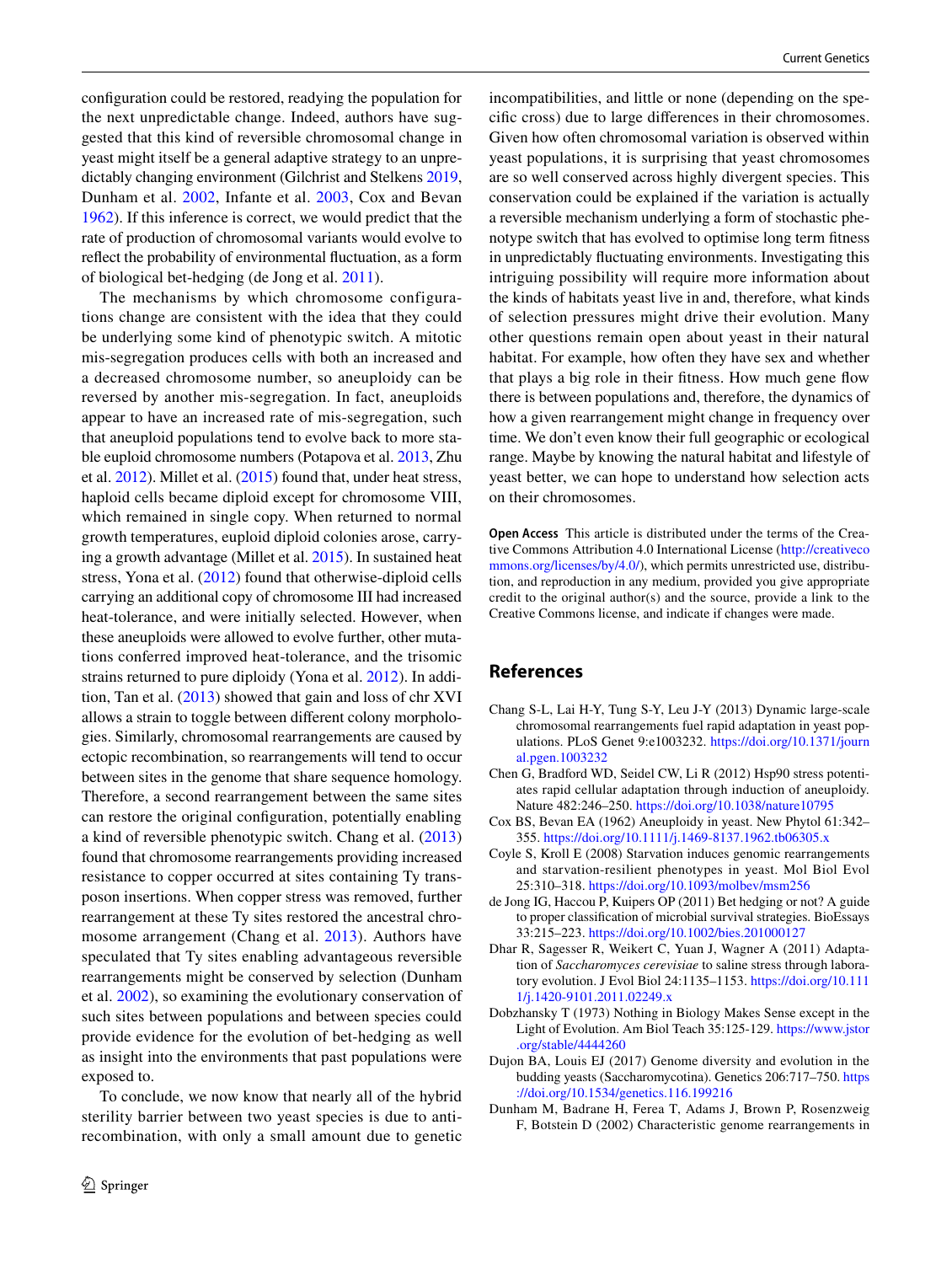experimental evolution of *Saccharomyces cerevisiae*. Proc Natl Acad Sci 99:16144–16149. [https://doi.org/10.1073/pnas.24262](https://doi.org/10.1073/pnas.242624799) [4799](https://doi.org/10.1073/pnas.242624799)

- <span id="page-4-25"></span>Eberlein C, Hénault M, Fijarczyk A, Charron G, Bouvier M, Kohn LM, Anderson JB, Landry CR (2019) Hybridization is a recurrent evolutionary stimulus in wild yeast speciation. Nat Commun 10:923.<https://doi.org/10.1038/s41467-019-08809-7>
- <span id="page-4-11"></span>Fischer G, James SA, Roberts IN, Oliver SG, Louis EJ (2000) Chromosomal evolution in Saccharomyces. Nature 405:451–454. [https](https://doi.org/10.1038/35013058) [://doi.org/10.1038/35013058](https://doi.org/10.1038/35013058)
- <span id="page-4-20"></span>Gallone B, Steensels J, Prahl T, Soriaga L, Saels V, Herrera-Malaver B, Merlevede A, Roncoroni M, Voordeckers K, Miraglia L, Teiling C (2016) Domestication and divergence of *Saccharomyces cerevisiae* beer yeasts. Cell 166:1397–1410. [https://doi.org/10.1016/j.](https://doi.org/10.1016/j.cell.2016.08.020) [cell.2016.08.020](https://doi.org/10.1016/j.cell.2016.08.020)
- <span id="page-4-26"></span>Gasch AP, Hose J, Newton MA, Sardi M, Yong M, Wang Z (2016) Further support for aneuploidy tolerance in wild yeast and effects of dosage compensation on gene copy-number evolution. Elife 5:e14409.<https://doi.org/10.7554/eLife.14409.001>
- <span id="page-4-13"></span>Gerstein AC, Ono J, Lo DS, Campbell ML, Kuzmin A, Otto SP (2015) Too much of a good thing: the unique and repeated paths toward copper adaptation. Genetics 199:555–571. [https://doi.org/10.1534/](https://doi.org/10.1534/genetics.114.171124) [genetics.114.171124](https://doi.org/10.1534/genetics.114.171124)
- <span id="page-4-27"></span>Gilchrist C, Stelkens R (2019) Aneuploidy in yeast: segregation error or adaptation mechanism? Yeast 36:525–539. [https://doi.](https://doi.org/10.1002/yea.3427) [org/10.1002/yea.3427](https://doi.org/10.1002/yea.3427)
- <span id="page-4-4"></span>Greig D, Louis EJ, Borts RH, Travisano M (2002) Hybrid speciation in experimental populations of yeast. Science 298:1773–1775. [https](https://doi.org/10.1126/science.1076374) [://doi.org/10.1126/science.1076374](https://doi.org/10.1126/science.1076374)
- <span id="page-4-21"></span>Hou J, Friedrich A, de Montigny J, Schacherer J (2014) Chromosomal rearrangements as a major mechanism in the onset of reproductive isolation in Saccharomyces cerevisiae. Curr Biol 24:1153–1159. <https://doi.org/10.1016/j.cub.2014.03.063>
- <span id="page-4-16"></span>Hughes TR, Roberts CJ, Dai H, Jones AR, Meyer MR, Slade D, Burchard J, Dow S, Ward TR, Kidd MJ, Friend SH (2000) Widespread aneuploidy revealed by DNA microarray expression profling. Nat Genet 25:333–337.<https://doi.org/10.1038/77116>
- <span id="page-4-3"></span>Hunter N, Chambers SR, Louis EJ, Borts RH (1996) The mismatch repair system contributes to meiotic sterility in an interspecific yeast hybrid. EMBO J 15:1726–1733. [https://doi.](https://doi.org/10.1002/j.1460-2075.1996.tb00518.x) [org/10.1002/j.1460-2075.1996.tb00518.x](https://doi.org/10.1002/j.1460-2075.1996.tb00518.x)
- <span id="page-4-18"></span>Infante JJ, Dombek KM, Rebordinos L, Cantoral JM, Young ET (2003) Genome-wide amplifcations caused by chromosomal rearrangements play a major role in the adaptive evolution of natural yeast. Genetics 165:1745–1759
- <span id="page-4-12"></span>Kellis M, Patterson N, Endrizzi M, Birren B, Lander ES (2003) Sequencing and comparison of yeast species to identify genes and regulatory elements. Nature 423:241–254. [https://doi.](https://doi.org/10.1038/nature01644) [org/10.1038/nature01644](https://doi.org/10.1038/nature01644)
- <span id="page-4-24"></span>Leducq JB, Nielly-Thibault L, Charron G, Eberlein C, Verta JP, Samani P, Sylvester K, Hittinger CT, Bell G, Landry CR (2016) Speciation driven by hybridization and chromosomal plasticity in a wild yeast. Nat Microbiol 1:15003. [https://doi.org/10.1038/nmicrobiol](https://doi.org/10.1038/nmicrobiol.2015.3) [.2015.3](https://doi.org/10.1038/nmicrobiol.2015.3)
- <span id="page-4-6"></span>Long Y, Zhao L, Niu B, Su J, Wu H, Chen Y, Zhang Q, Guo J, Zhuang C, Mei M, Xia J, Wang L, Wu H, Liu Y-G (2008) Hybrid male sterility in rice controlled by interaction between divergent alleles of two adjacent genes. Proc Natl Acad Sci 105:18871–18876. [https](https://doi.org/10.1073/pnas.0810108105) [://doi.org/10.1073/pnas.0810108105](https://doi.org/10.1073/pnas.0810108105)
- <span id="page-4-9"></span>Lynch M, Sung W, Morris K, Coffey N, Landry CR, Dopman EB, Dickinson WJ, Okamoto K, Kulkarni S, Hartl DL, Thomas WK (2008) A genome-wide view of the spectrum of spontaneous mutations in yeast. Proc Natl Acad Sci 105:9272–9277. [https://](https://doi.org/10.1073/pnas.0803466105) [doi.org/10.1073/pnas.0803466105](https://doi.org/10.1073/pnas.0803466105)
- <span id="page-4-7"></span>Mihola O, Trachtulec Z, Vlcek C, Schimenti JC, Forejt J (2009) A mouse speciation gene encodes a meiotic histone H3

methyltransferase. Science 323:373–375. [https://doi.org/10.1126/](https://doi.org/10.1126/science.1163601) [science.1163601](https://doi.org/10.1126/science.1163601)

- <span id="page-4-15"></span>Millet C, Ausiannikava D, Le Bihan T, Granneman S, Makovets S (2015) Cell populations can use aneuploidy to survive telomerase insufficiency Nat Commun 6:8664. [https://doi.org/10.1038/](https://doi.org/10.1038/ncomms9664) [ncomms9664](https://doi.org/10.1038/ncomms9664)
- <span id="page-4-23"></span>Naumov GI, James SA, Naumova ES, Louis EJ, Roberts IN (2000) Three new species in the *Saccharomyces sensu stricto* complex: *Saccharomyces cariocanus*, *Saccharomyces kudriavzevii* and *Saccharomyces mikatae*. Int J Syst Evol Microbiol 50:1931–1942. <https://doi.org/10.1099/00207713-50-5-1931>
- <span id="page-4-0"></span>Pasteur L (1876) Études sur la bière: ses maladies, causes qui les provoquent, procédé pour la rendre inaltérable; avec une théorie nouvelle de la fermentation. Gauthier-Villars, Paris
- <span id="page-4-19"></span>Perez-Ortin JE, Querol A, Puig S, Barrio E (2002) Molecular characterization of a chromosomal rearrangement involved in the adaptive evolution of yeast strains. Genome Res 12:1533–1539. [http://](http://www.genome.org/cgi/doi/10.1101/gr.436602) [www.genome.org/cgi/doi/10.1101/gr.436602](http://www.genome.org/cgi/doi/10.1101/gr.436602)
- <span id="page-4-1"></span>Peter J, De Chiara M, Friedrich A, Yue J-X, Pfieger D, Bergström A, Sigwalt A, Barre B, Freel K, Llored A, Cruaud C, Labadie K, Aury J-M, Istace B, Lebrigand K, Barbry P, Engelen S, Lemainque A, Wincker P, Liti G, Schacherer J (2018) Genome evolution across 1,011 *Saccharomyces cerevisiae* isolates. Nature 556:339–344. <https://doi.org/10.1038/s41586-018-0030-5>
- <span id="page-4-28"></span>Potapova TA, Zhu J, Li R (2013) Aneuploidy and chromosomal instability: a vicious cycle driving cellular evolution and cancer genome chaos. Cancer Metastasis Rev 32:377–389. [https://doi.](https://doi.org/10.1007/s10555-013-9436-6) [org/10.1007/s10555-013-9436-6](https://doi.org/10.1007/s10555-013-9436-6)
- <span id="page-4-17"></span>Rancati G, Pavelka N, Fleharty B, Noll A, Trimble R, Walton K, Perera A, Staehling-Hampton K, Seidel CW, Li R (2008) Aneuploidy underlies rapid adaptive evolution of yeast cells deprived of a conserved cytokinesis motor. Cell 135:879–893. [https://doi.](https://doi.org/10.1016/j.cell.2008.09.039) [org/10.1016/j.cell.2008.09.039](https://doi.org/10.1016/j.cell.2008.09.039)
- <span id="page-4-5"></span>Rogers DW, McConnell E, Ono J, Greig D (2018) Spore-autonomous fuorescent protein expression identifes meiotic chromosome missegregation as the principal cause of hybrid sterility in yeast. PLoS Biol 16:e2005066.<https://doi.org/10.1371/journal.pbio.2005066>
- <span id="page-4-10"></span>Sharp NP, Sandell L, James CG, Otto SP (2018) The genome-wide rate and spectrum of spontaneous mutations difer between haploid and diploid yeast. Proc Natl Acad Sci 115:E5046–E5055. [https://](https://doi.org/10.1073/pnas.1801040115) [doi.org/10.1073/pnas.1801040115](https://doi.org/10.1073/pnas.1801040115)
- <span id="page-4-2"></span>Sniegowski PD, Dombrowski PG, Fingerman E (2002) Saccharomyces cerevisiae and Saccharomyces paradoxus coexist in a natural woodland site in North America and display diferent levels of reproductive isolation from European conspecifcs. FEMS Yeast Res 1:299–306. [https://doi.org/10.1111/j.1567-1364.2002.tb000](https://doi.org/10.1111/j.1567-1364.2002.tb00048.x) [48.x](https://doi.org/10.1111/j.1567-1364.2002.tb00048.x)
- <span id="page-4-30"></span>Tan Z, Hays M, Cromie GA, Jefery EW, Scott AC, Ahyong V, Sirr A, Skupin A, Dudley AM (2013) Aneuploidy underlies a multicellular phenotypic switch. Proc Natl Acad Sci 110:12367–12372. <https://doi.org/10.1073/pnas.1301047110>
- <span id="page-4-8"></span>Ting CT, Tsaur SC, Wu ML, Wu CI (1998) A rapidly evolving homeobox at the site of a hybrid sterility gene. Science 282:1501–1504. <https://doi.org/10.1126/science.282.5393.1501>
- <span id="page-4-22"></span>Wang QM, Liu WQ, Liti G, Wang SA, Bai FY (2012) Surprisingly diverged populations of Saccharomyces cerevisiae in natural environments remote from human activity. Mol Ecol 21:5404–5417. <https://doi.org/10.1111/j.1365-294X.2012.05732.x>
- <span id="page-4-14"></span>Yona AH, Manor YS, Herbst RH, Romano GH, Mitchell A, Kupiec M, Pilpel Y, Dahan O (2012) Chromosomal duplication is a transient evolutionary solution to stress. Proc Natl Acad Sci 109:21010– 21015. <https://doi.org/10.1073/pnas.1211150109>
- <span id="page-4-29"></span>Zhu J, Pavelka N, Bradford WD, Rancati G, Li R (2012) Karyotypic determinants of chromosome instability in aneuploid budding yeast. PLoS Genet 8:e1002719. [https://doi.org/10.1371/journ](https://doi.org/10.1371/journal.pgen.1002719) [al.pgen.1002719](https://doi.org/10.1371/journal.pgen.1002719)